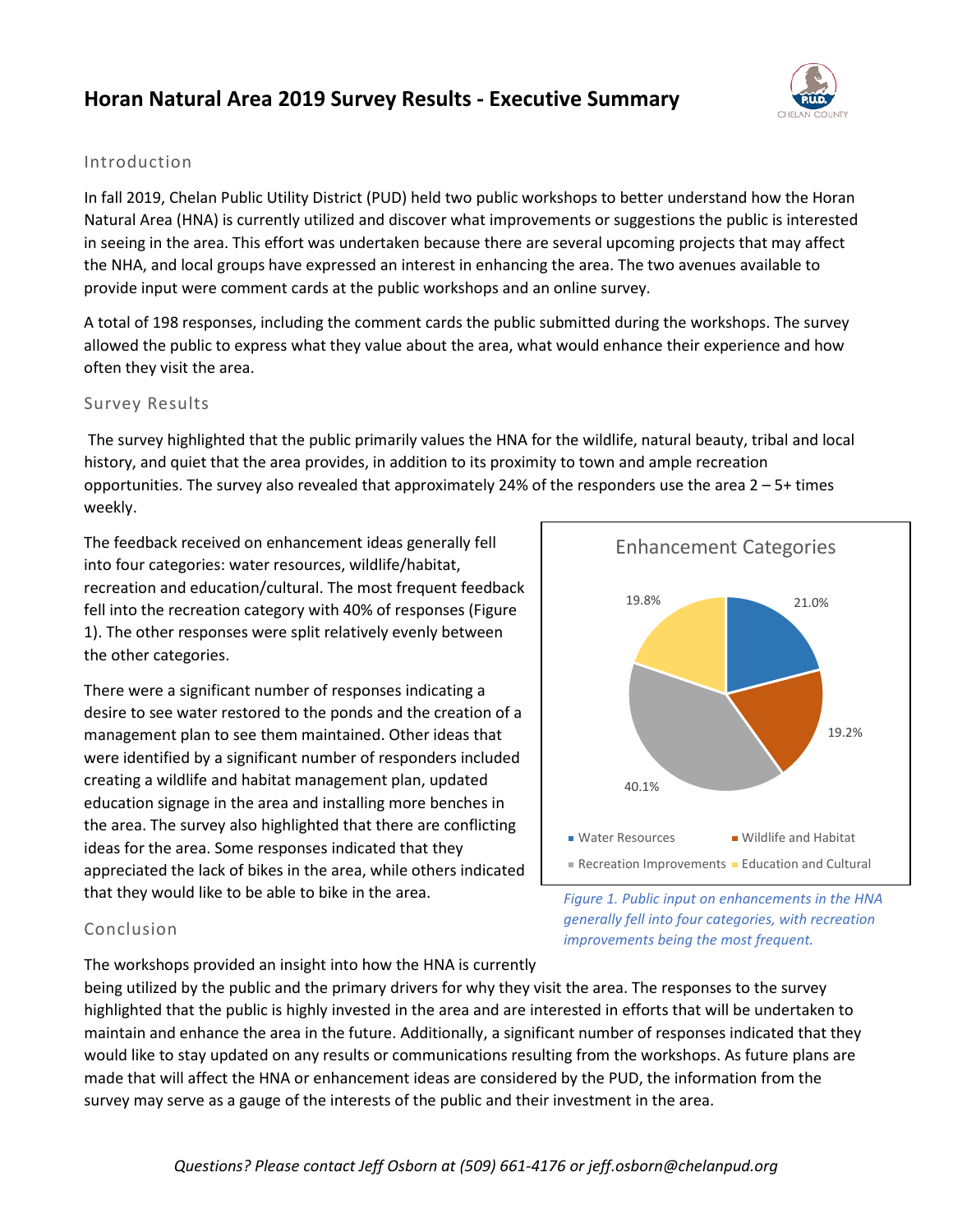## Horan Natural Area 2019 Survey Results

### Key: Number of Survey Responses

|  | >10      |  |  |  |  |  |
|--|----------|--|--|--|--|--|
|  | $5 - 10$ |  |  |  |  |  |
|  |          |  |  |  |  |  |

| P.U.D. |
|--------|
|        |

| <b>Topic</b>                | <b>Enhancement Ideas</b>                                                                                 | <b>Management Goals</b>                                             |                                                                |                                                 |              | <b>Community Planning</b><br><b>Documents</b> |                        |                        |                         |  |  |
|-----------------------------|----------------------------------------------------------------------------------------------------------|---------------------------------------------------------------------|----------------------------------------------------------------|-------------------------------------------------|--------------|-----------------------------------------------|------------------------|------------------------|-------------------------|--|--|
|                             |                                                                                                          | <b>Promote Ecological</b><br><b>Function of the Natural</b><br>Area | <b>Allow for educational</b><br>and cultural<br>interpretation | <b>Provide</b><br>Recreational<br><b>Access</b> | <b>NCWAS</b> | Our Valley,<br>Our Future                     | Wenatchee<br>Foothills | Wenatchee<br>Watershed | Stemilt -<br>Squilchuck |  |  |
| <b>Water resources</b>      | Create a management plan to open surface water sources and maintain them.<br>$\vert 1. \vert$            |                                                                     |                                                                |                                                 | $\checkmark$ |                                               |                        |                        |                         |  |  |
|                             | Provide more open water habitat by excavating existing marsh pond.<br>2.                                 |                                                                     |                                                                |                                                 | $\checkmark$ |                                               |                        |                        |                         |  |  |
| <b>Wildlife and Habitat</b> | 3. Wildlife and habitat management plan.                                                                 |                                                                     |                                                                |                                                 |              |                                               |                        |                        |                         |  |  |
|                             | 4. Manage noxious weeds and invasive species.                                                            |                                                                     |                                                                |                                                 | $\checkmark$ |                                               |                        |                        |                         |  |  |
|                             | 5. Vegetation management plan for weeds, culturally significant plants, and native plant<br>restoration. |                                                                     |                                                                |                                                 |              |                                               |                        |                        |                         |  |  |
|                             | 6. Create a side channel off the Wenatchee River for fish habitat.                                       |                                                                     |                                                                |                                                 |              |                                               |                        |                        |                         |  |  |
|                             | 7. Install more benches and manage vegetation for better views and enjoying the view.                    |                                                                     |                                                                | $\checkmark$                                    |              |                                               |                        |                        |                         |  |  |
|                             | 8. Prevent development of Confluence Parkway and other infrastructure near the HNA.                      |                                                                     |                                                                |                                                 |              |                                               |                        |                        |                         |  |  |
|                             | Enforce a stricter on-leash policy for dogs.                                                             |                                                                     |                                                                | $\checkmark$                                    |              |                                               |                        |                        |                         |  |  |
|                             | 10. Acquire adjacent properties to protect the area.                                                     |                                                                     |                                                                |                                                 | $\checkmark$ |                                               |                        |                        |                         |  |  |
|                             | 11. More regular upkeep of the facilities and addition of a drinking fountain.                           |                                                                     |                                                                |                                                 |              |                                               |                        |                        |                         |  |  |
| Recreation                  | 12. Reduced traffic noise in the area                                                                    |                                                                     |                                                                |                                                 | $\checkmark$ |                                               |                        |                        |                         |  |  |
|                             | 13. Restrict motorboats up the Wenatchee River                                                           |                                                                     |                                                                |                                                 |              |                                               |                        |                        |                         |  |  |
|                             | 14. Include the Horan Natural Area in the collective trail system                                        |                                                                     |                                                                |                                                 |              |                                               |                        |                        |                         |  |  |
|                             | 15. Preserve foot traffic only hiking trails                                                             |                                                                     |                                                                |                                                 |              |                                               |                        |                        |                         |  |  |
|                             | 16. Allow bikes in the HNA                                                                               |                                                                     |                                                                |                                                 |              |                                               |                        |                        |                         |  |  |
|                             | 17. Maintain/harden trails into the South Confluence Area to allow easier ADA access                     |                                                                     |                                                                |                                                 |              |                                               |                        |                        |                         |  |  |
|                             | 18. Encourage recreation that promotes sustainable use of sensitive areas                                |                                                                     |                                                                |                                                 |              |                                               |                        |                        |                         |  |  |